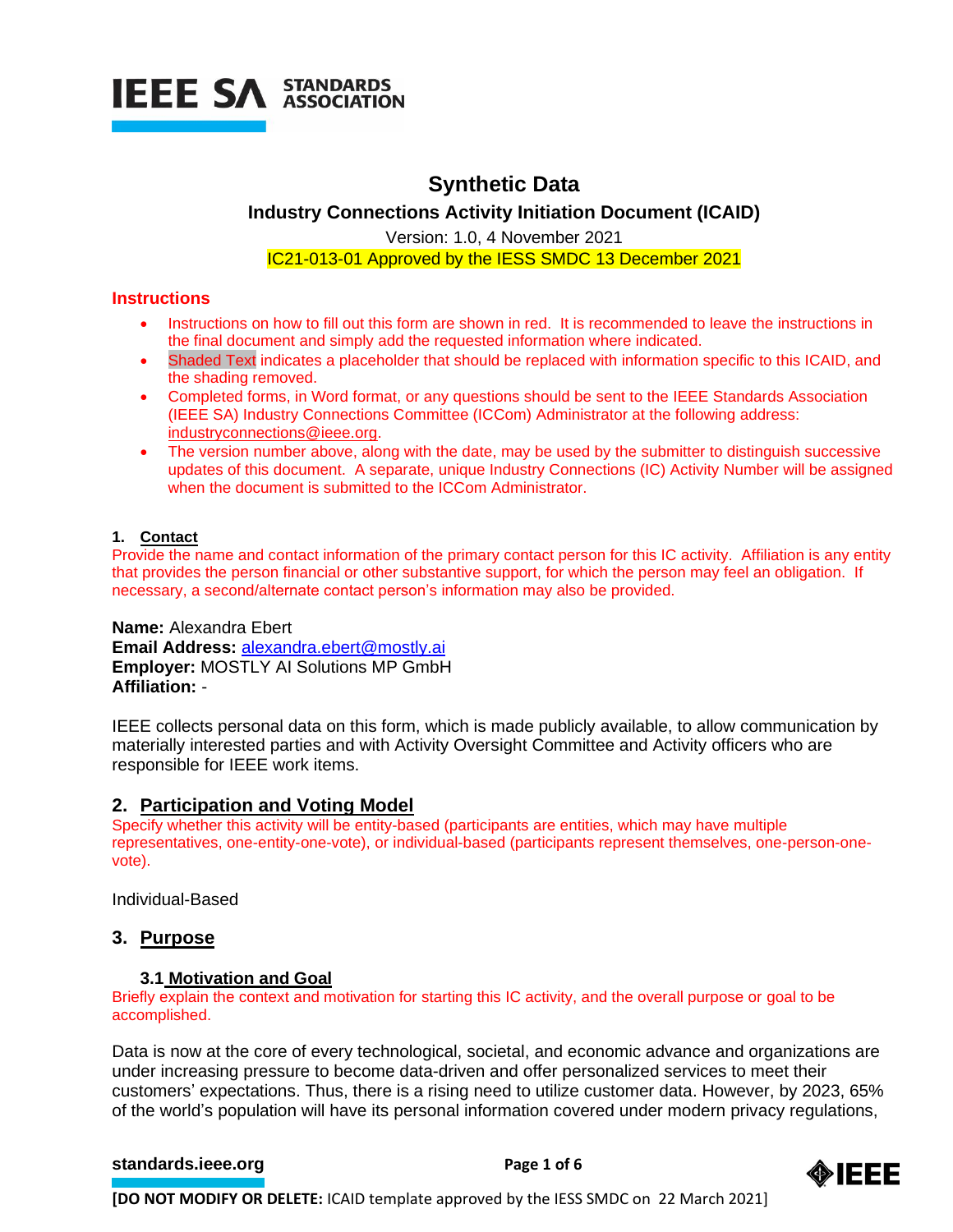up from 10% in 2020 [\(Gartner\)](https://www.gartner.com/en/newsroom/press-releases/2020-09-14-gartner-says-by-2023--65--of-the-world-s-population-w) and already now EU's GDPR and the US' CCPA present organizations with the challenge to find privacy-preserving ways of utilizing customer data. While anonymization of customer data would be a solution, as fully anonymous data is exempt from privacy legislation, [researchers have shown over and over again](https://www.theguardian.com/technology/2019/jul/23/anonymised-data-never-be-anonymous-enough-study-finds) that legacy anonymization techniques (e.g. masking, obfuscating) fail in the era of big data and are not able to protect individuals from re-identification in supposedly anonymous datasets. Moreover, due to the destructive nature of these approaches (i.e. all parts of a dataset that could be re-identifying need to be deleted), it is not possible to preserve the utility of traditionally anonymized data, which significantly limits its usability for analytical purposes and AI training. This has resulted in customer data being largely locked up, creating a barrier to data-driven innovation.

Recent advancements in deep learning and an increase in computational power facilitated the development and early adoption of an emerging anonymization and privacy protection technique: **synthetic data generation**. Synthetic data is artificial data that is generated based on original customer data. It is highly realistic and statistically representative to the original data and thus suitable to serve as a drop-in replacement for it (e.g. for AI training). Yet – when generated with appropriate privacy mechanisms – synthetic data is fully anonymous and impossible to re-identify. [\(Short video to](https://www.youtube.com/watch?v=pdgNF4s1D3I&t=99s)  [learn more\)](https://www.youtube.com/watch?v=pdgNF4s1D3I&t=99s). Thus, **synthetic data is as-good-as real data, but it's free and privacy-safe to use**, share and collaborate with in compliance with GDPR, CCPA and all other emerging privacy legislations.

Besides creating replica datasets, **synthetic data is also capable of augmenting data to reduce bias and to correct imbalances.** A research - also by Gartner - estimates that by 2022, 85% of algorithms will be erroneous due to bias. Bias and discrimination of AI systems are problems that are already being taken seriously, and synthetic data can contribute to mitigate bias with **fair synthetic datasets** representing the world, not as it is, but as we would like to see it. For instance, without gender-based or racial discrimination.

Due to synthetic data's immense potential to reconcile data utilization with data & privacy protection, there are already enterprise organizations in the financial services, insurance, healthcare and telco industry, as well as public sector organizations using synthetic data for AI training, analytics, digital product development, cross-border data sharing and testing. However, **there are no commonly agreed criteria for measuring the accuracy and privacy of synthetic data-generating platforms.**

Based on a variety of discussions with customers, regulators, analyst firms and academics, we have seen a need for synthetic data privacy and accuracy standards. However, due to the novelty of this technology and a not yet existent synthetic data community with members from synthetic data producers, synthetic data users, academia as well as from the regulatory side, we were advised by IEEE to first start out with a synthetic data IC activity to build the community and discuss, how standardization of this new technology could best be approached. Besides laying the groundwork for the submission of a proposal for synthetic data standards, the IC activity will also seek to advance the concept of fair synthetic data, as well as to support regulators in their understanding of this new technology and how it can be evaluated.

# **3.2 Related Work**

Provide a brief comparison of this activity to existing, related efforts or standards of which you are aware (industry associations, consortia, standardization activities, etc.).

At the point of submitting this IC proposal, we are not aware of any industry associations, consortia or standardization activities that focus on synthetic data.

# **[standards.ieee.org](http://standards.ieee.org/)**<br> **Page 2 of 6**

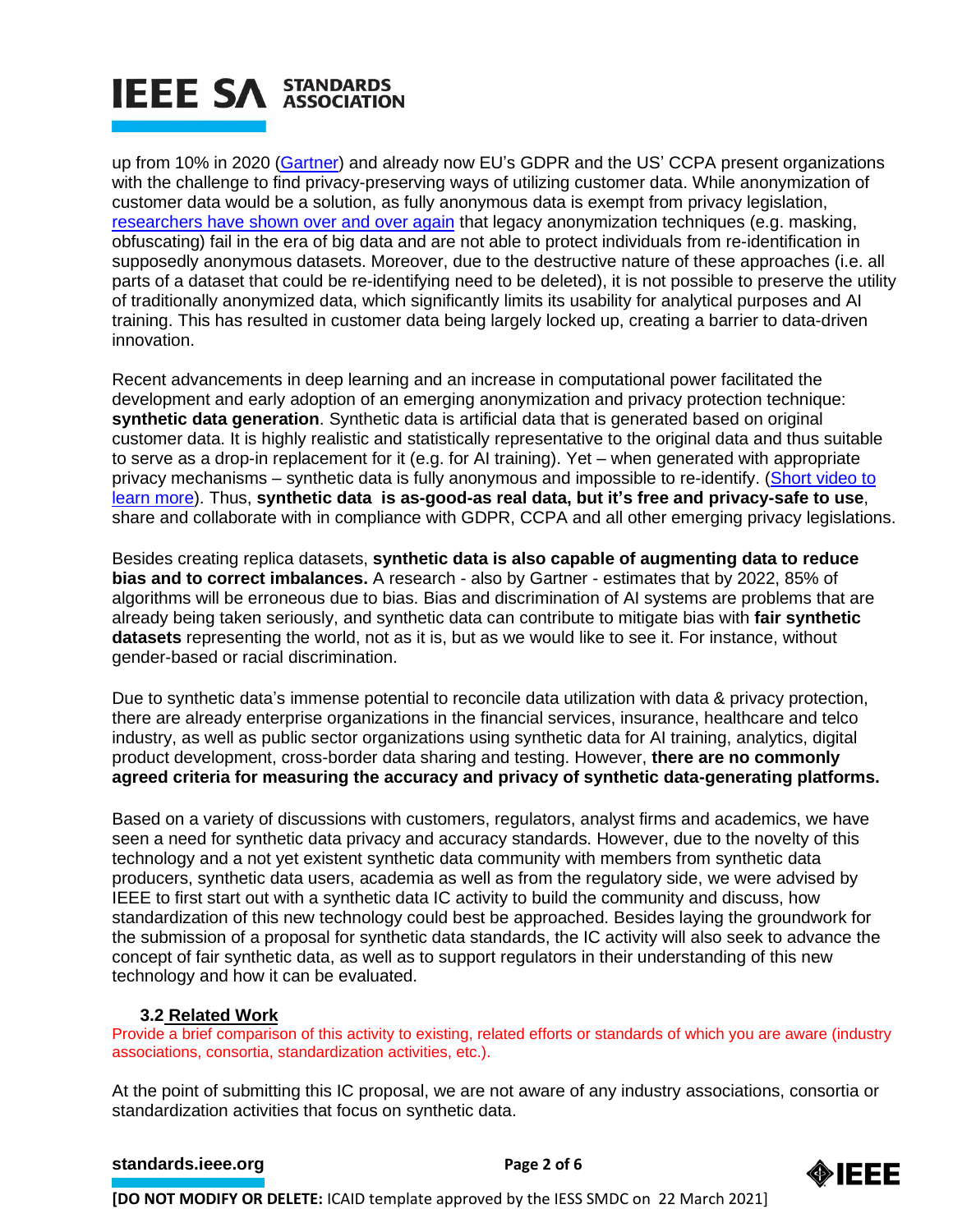# **3.3 Previously Published Material**

Provide a list of any known previously published material intended for inclusion in the proposed deliverables of this activity.

At this point, there are no published materials planned to be included in the deliverables of this IC activity.

# **3.4 Potential Markets Served**

Indicate the main beneficiaries of this work, and what the potential impact might be.

By 2024, according [to Gartner,](https://blogs.gartner.com/andrew_white/2021/07/24/by-2024-60-of-the-data-used-for-the-development-of-ai-and-analytics-projects-will-be-synthetically-generated/) 60% of the data used for the development of AI and analytics projects will be synthetically generated. Moreover, [Gartner predicts](https://www.ciodive.com/news/IT-predictions-Gartner-2022/608517/) that by 2025, businesses will avoid 70% of privacy violation penalties by supplementing personal data collection with synthetic data.

Synthetic data is an enabling technology for privacy-preserving data utilization that will impact many industries and AI systems moving forward. However, our IC program intends to begin by focusing on synthetic data for the financial services and insurance sector in the EU, UK and North America, as those industries and geographical regions are currently the most mature when it comes to adoption of this new technology.

# **3.5 How will the activity benefit the IEEE, society, or humanity?**

Synthetic data facilitates privacy-preserving data utilization and has the potential to increase algorithmic fairness. Humanity will benefit from synthetic data, as it is an enabling technology that will unlock valuable data assets for economic and scientific progress (e.g. in healthcare), while securely preserving the privacy of every individual present in the original data.

In regard to the IEEE, we see the work that will emerge out of this IC activity complementing those technical and socio-technical efforts which are already being undertaken in IEEE's AI and data portfolio. Moreover, we look forward to collaborating with all interested parties as our work kicks forward.

# **4. Estimated Timeframe**

Indicate approximately how long you expect this activity to operate to achieve its proposed results (e.g., time to completion of all deliverables).

# **Expected Completion Date:** 12/2023

# **5. Proposed Deliverables**

Outline the anticipated deliverables and output from this IC activity, such as documents (e.g., white papers, reports), proposals for standards, conferences and workshops, databases, computer code, etc., and indicate the expected timeframe for each.

- Q1/2022: **Building the community** by gathering leading privacy and synthetic data researchers, potential synthetic data users from the target industries, various synthetic data vendors and members from regulatory bodies

#### **[standards.ieee.org](http://standards.ieee.org/)**<br> **Page 3 of 6**

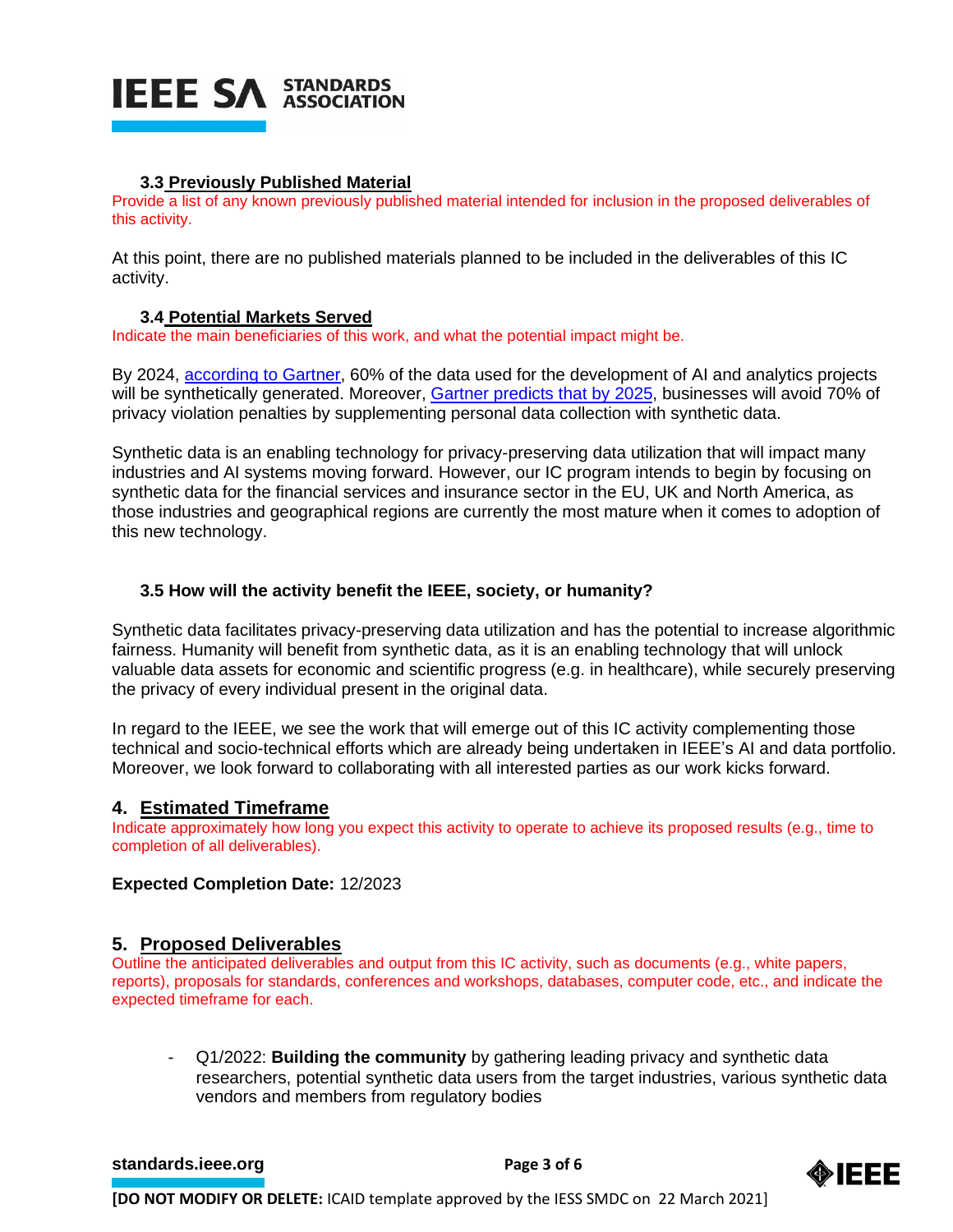$Q2/2022$ : Discussion on how to best approach standardization of synthetic data  $+$ recommendation for a standard project authorization request **for a synthetic data privacy and accuracy standard**

Once the above big milestone of the IC activity is reached, the IC activity will dedicate its time to work on other deliverables. The anticipated output during Q3/2022-11/2023 includes:

- Define **typical uses, best practices, and application orientation** for synthetic data
- A series of workshops + final report to advance the concept of **fair synthetic data** (e.g. by answering questions like "Which fairness definitions should fair synthetic data fulfill to ensure fairness of downstream machine learning applications that are trained on top of it?")
- An educational synthetic data **white paper for data protection authorities** and other regulatory bodies
- Creation of a **webinar about synthetic data for AI auditing and explainable AI**
- Defining criteria catalogs for standardized **open synthetic datasets** to enable lesser resourced countries and SMBs to innovate at a more competitive level
- Develop standardized **naming schematics, APIs, and ontological structures** to receive vertically oriented information and support improved interoperability amongst information and AI systems.

However, once the group kicks off, we anticipate refinement and re-prioritization of the work items outlined for the post-Q2/2022 period.

# **5.1 Open Source Software Development**

*Indicate whether this IC Activity will develop or incorporate open source software in the deliverables. All contributions of open source software for use in Industry Connections activities shall be accompanied by an approved IEEE Contributor License Agreement (CLA) appropriate for the open source license under which the Work Product will be made available. CLAs, once accepted, are irrevocable. Industry Connections Activities shall comply with the IEEE SA open source policies and procedures and use the IEEE SA open source platform for development of open source software. Information on IEEE SA Open can be found at [https://saopen.ieee.org/.](https://saopen.ieee.org/)* 

Will the activity develop or incorporate open source software (either normatively or informatively) in the deliverables? Yes, if APIs are developed.

# **6. Funding Requirements**

Outline any contracted services or other expenses that are currently anticipated, beyond the basic support services provided to all IC activities. Indicate how those funds are expected to be obtained (e.g., through participant fees, sponsorships, government or other grants, etc.). Activities needing substantial funding may require additional reviews and approvals beyond ICCom.

No funding requirements.

# **7. Management and Procedures**

# **7.1 Activity Oversight Committee**

**[standards.ieee.org](http://standards.ieee.org/) Brandards.ieee.org Brandards.ieee.org Brandards.ieee.org Brandards.ieee.org Brandards.ieee.org Brandards.ieee.org Brandards.ieee.org Brandards.ieee.org Brandards.ieee.org Brandards.i** 

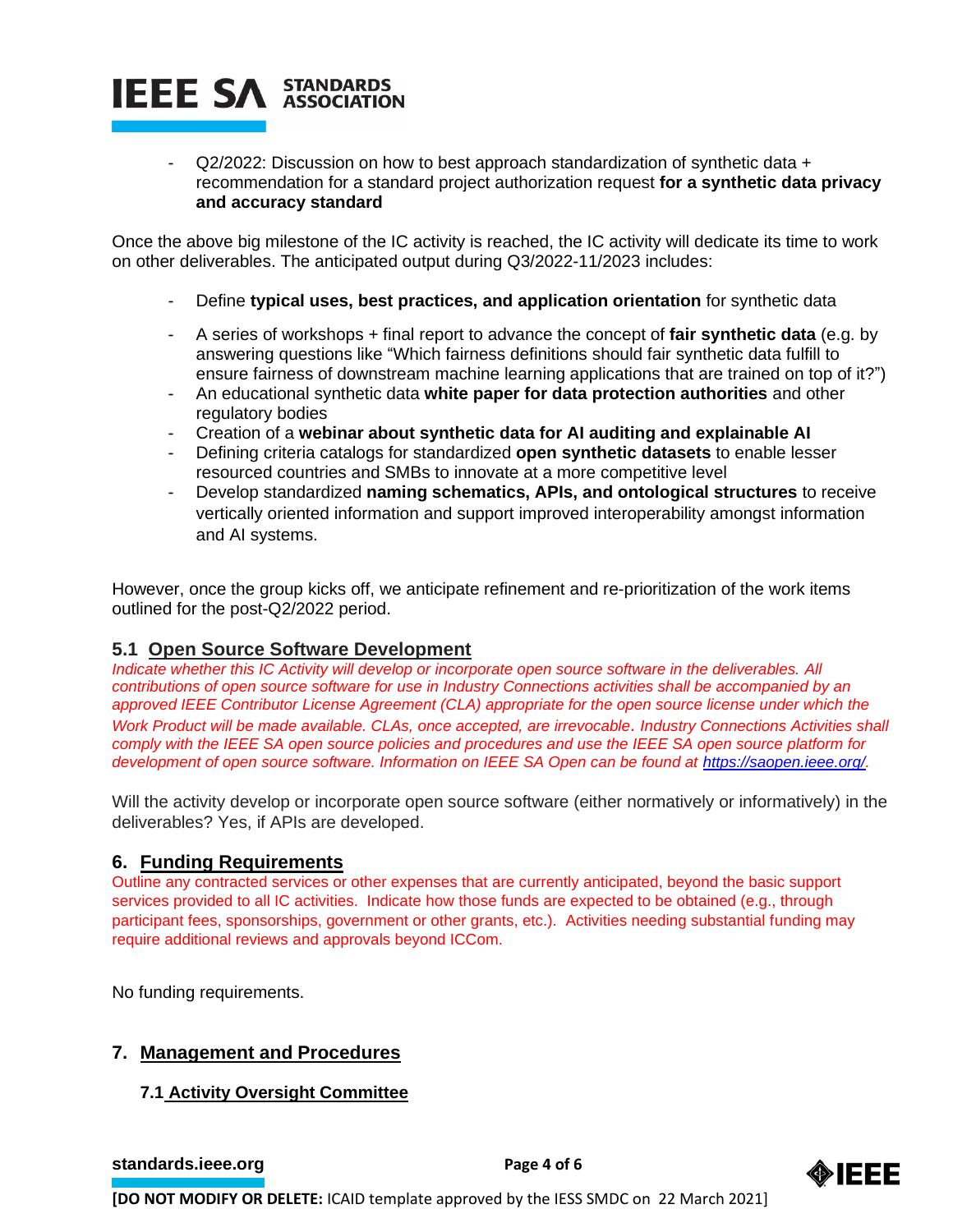

Indicate whether an IEEE Standards Committee or Standards Development Working Group has agreed to oversee this activity and its procedures.

**Has an IEEE Standards Committee or Standards Development Working Group agreed to oversee this activity? No**

**IEEE Committee Name:** Committee Name **Chair's Name:** Full Name **Chair's Email Address:** who@where

Additional IEEE committee information, if any. Please indicate if you are including a letter of support from the IEEE Committee that will oversee this activity.

IEEE collects personal data on this form, which is made publicly available, to allow communication by materially interested parties and with Activity Oversight Committee and Activity officers who are responsible for IEEE work items.

#### **7.2 Activity Management**

If no Activity Oversight Committee has been identified in 7.1 above, indicate how this activity will manage itself on a day-to-day basis (e.g., executive committee, officers, etc).

The activity will be managed by the officers.

#### **7.3 Procedures**

Indicate what documented procedures will be used to guide the operations of this activity; either (a) modified baseline *Industry Connections Activity Policies and Procedures,* (b) Standards Committee policies and procedures accepted by the IEEE SA Standards Board, or (c) Working Group policies and procedures accepted by the Working Group's Standards Committee. If option (a) is chosen, then ICCom review and approval of the P&P is required. If option (b) or (c) is chosen, then ICCom approval of the use of the P&P is required.

The activity will follow the abridged IC Activity policies and procedures.

# **8. Participants**

#### **8.1 Stakeholder Communities**

Indicate the stakeholder communities (the types of companies or other entities, or the different groups of individuals) that are expected to be interested in this IC activity and will be invited to participate.

- Providers of synthetic data/vendors
- Users of synthetic data (mainly from the banking and insurance industry)
- Data protection authorities & other regulators
- Privacy researchers
- Deep Learning/synthetic data researchers
- Potentially members of digital human right activist groups
- Potentially privacy lawyers
- Potentially consulting firms with focus on (Ethical) AI and Privacy

#### **8.2 Expected Number of Participants**

**[standards.ieee.org](http://standards.ieee.org/) EXECUTE: Page 5 of 6**